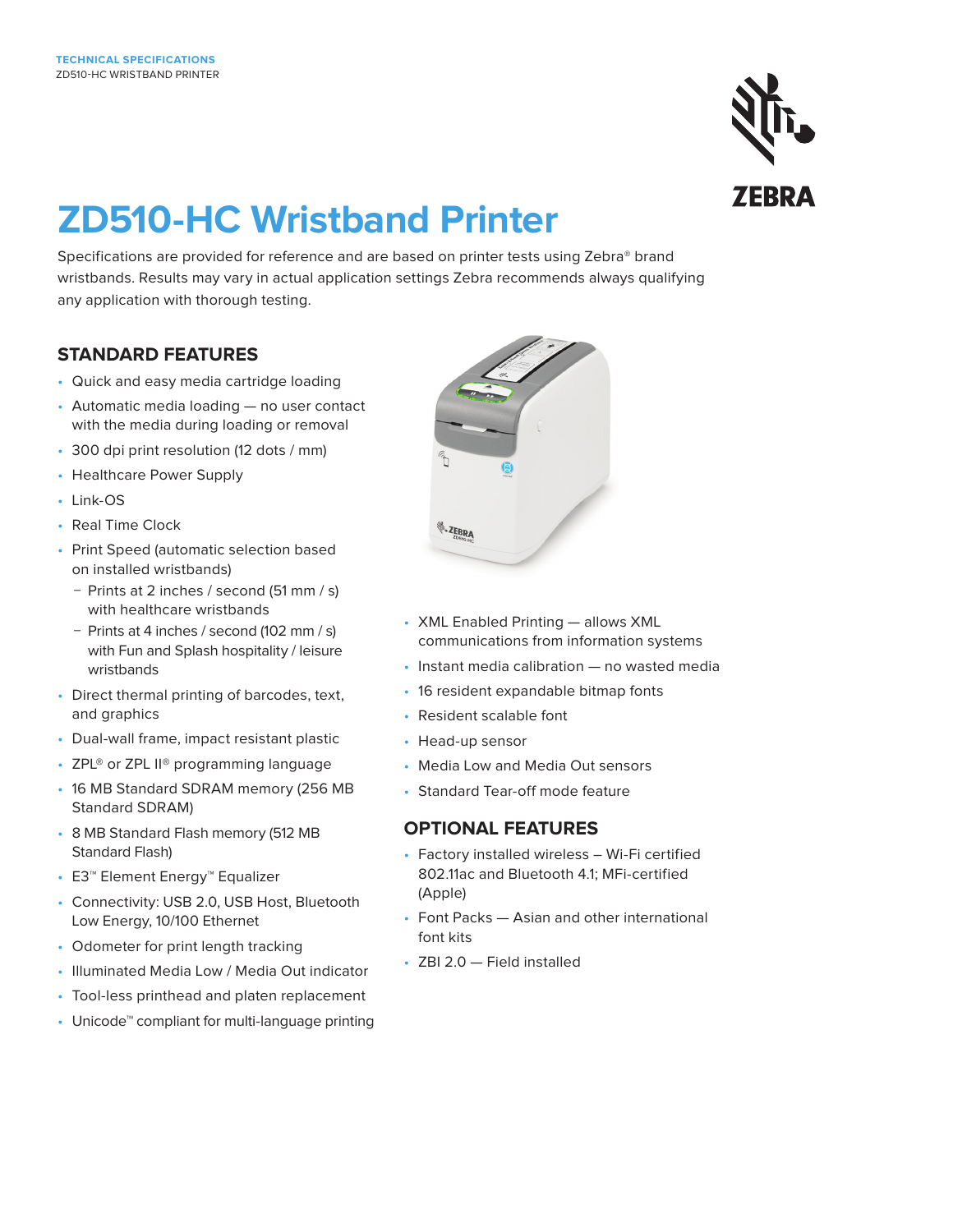## **PRINT DNA SOFTWARE SOLUTIONS**

**Development Tools** — An intuitive, easy-touse software program for creating complex wristband and label designs, purchased separately (option)

**Management Tools** — Offers basic features for simple wrist band and label design (standard)

**Productivity Tools** — A design tool for designing and distributing wristband templates for later recalling and printing via XML data streams

**Visibility Tools** — Centrally manage Zebra printers from a single PC screen anywhere on your global network (option)

**ZBI 2.0** — Powerful programming language that lets printers run standalone applications, connect to peripherals, and much more (option)

**ZBI-Developer** — Programming utility makes it dramatically easier for programmers to create and test complex ZBI 2.0 programs and distribute them to the printer (standard with ZBI 2.0)

#### **Firmware**

**ZPL II** — Universal language for Zebra printers. Simplifies wrist band and label formatting and enables format compatibility with existing systems that run Zebra printers.

**Web View** — Connect and control Zebra barcode printers via the printer's Web interface using a common Web browser.

**Alert** — Printers equipped with ZebraNet print servers will notify you via any email-enabled, wired, or wireless device to minimize downtime.

# **Z-BAND WRISTBAND CARTRIDGE SPECIFICATIONS**

Healthcare wristbands feature silver antimicrobial coating, which test results show effectively protects the wristband against S. aureus, P. aeruginosa, E. coli, and MRSA

#### **Select Wristband Options**

|                         |             | Length            |                      |
|-------------------------|-------------|-------------------|----------------------|
| <b>Style</b>            | <b>Size</b> | <b>inches</b>     | mm                   |
| <b>Z-Band Direct</b>    | Adult       | $1 \times 11$     | $25.4 \times 279.4$  |
| <b>Z-Band Direct</b>    | Child       | $1 \times 7$      | $25.4 \times 177.8$  |
| <b>Z-Band Direct</b>    | Infant      | $1 \times 6$      | $25.4 \times 152.4$  |
| <b>Z-Band QuickClip</b> | Adult       | $1 \times 1.1875$ | $30.16 \times 279.4$ |
| <b>Z-Band QuickClip</b> | Child       | $1 \times 7$      | $25.4 \times 177.8$  |
| <b>Z-Band Splash</b>    | 1 size only | $1 \times 10$     | $25.4 \times 254$    |
| <b>Z-Band Fun</b>       | 1 size only | $1 \times 10$     | $25.4 \times 254$    |

For a complete list of Z-band Wristbands please see Zebra.com

#### **Healthcare**

- Z-Band Direct have adhesive closure.
- Wristbands available in White, Red, Blue, Yellow, Green, Orange, Pink and Purple.
- Z-Band QuickClip haves clip closure.
- Clips available in White, Red, Blue, Yellow, Green, Pink and Purple.

#### **Hospitality / Leisure**

- Z-Band Fun and Splash have adhesive closure.
- Wristbands available in Red, Blue, Yellow, Green, Orange, Pink and Purple.
- Z-Band Splash has waterproof adhesive closure.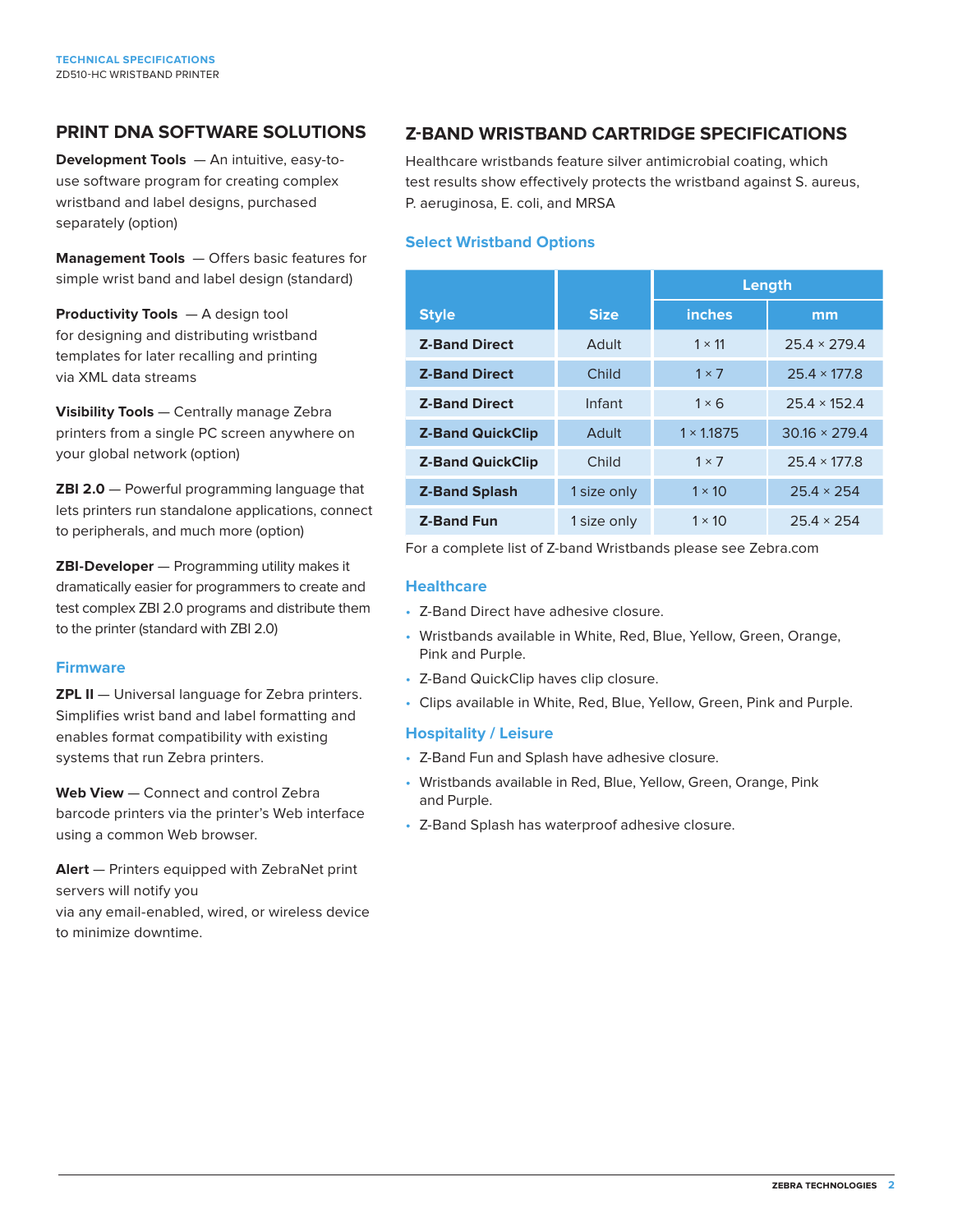# **CALIBRATION PROCEDURE**

The ZD510-HC is equipped with an automatic calibration feature that doesn't waste wristbands.

# **PRINTING SPECIFICATIONS**

- Resolution: 300 dots / inch (dpi) (12 dots / mm)
- Dot size (W x L): 0.0033" x 0.0039" (0.084mm x 0.099mm)
- Minimum print length: 3" (76 mm )
- 3 wristband widths: 0.75", 1.00", and 1.1875" (19.05, 25.4, and 30.16 mm)
- Barcode modulus "X" dimension: 300 dpi = 3.33 mil to 32.67 mil

# **PHYSICAL SPECIFICATIONS**

| <b>Attribute</b> | <b>ZD510-HC</b>  |  |  |
|------------------|------------------|--|--|
| Height*          | $7.0$ " (178 mm) |  |  |
| Width            | $5.0$ " (127 mm) |  |  |
| <b>Depth</b>     | 9.5" (242 mm)    |  |  |
| Weight           | 3.1 lbs (1.4 kg) |  |  |

\* Requires 6 in. (153mm) above printer to load cartridge

# **ZPL PROGRAMMING LANGUAGE (ZPL/ZPL II)**

- Communicates in printable ASCII characters
- Compatible with mainframe, mini, and PC hosts
- Downloadable objects include graphics and bitmap fonts, wristband templates and formats
- Automatic memory allocation for format while printing
- Automatic serialization of fields
- Format inversion (white on black)
- Mirror-image printing
- Four position field rotation (0º, 90º, 180º, 270º)
- Programmable wristband quantities with print, pause
- Status messages to host upon request

# **FONT MATRICES: 300 DPI (12 DOTS / MM) PRINTHEADS**

| <b>Font</b>  | <b>Matrix</b><br>(in dots)<br>$(H \times W)$ | Type <sup>+</sup> | <b>Minimum Character</b><br>Size (H $\times$ W) | <b>Max</b><br><b>CPI</b> |
|--------------|----------------------------------------------|-------------------|-------------------------------------------------|--------------------------|
| A            | $9 \times 5$                                 | $U-L-D$           | $0.035" \times 0.020"$                          | 50.5                     |
| B            | $11 \times 7$                                | U                 | $0.043" \times 0.030"$                          | 33.7                     |
| C, D         | $18 \times 10$                               | $U-L-D$           | $0.070" \times 0.040"$                          | 25.3                     |
| Е            | $41 \times 20$                               | OCR-B             | $0.160" \times 0.086"$                          | 11.7                     |
| F            | $26 \times 13$                               | $U-L-D$           | $0.101" \times 0.053"$                          | 18.9                     |
| G            | $60 \times 40$                               | $U-L-D$           | $0.234" \times 0.158"$                          | 6.3                      |
| н            | $30 \times 19$                               | OCR-A             | $0.177" \times 0.092"$                          | 10.8                     |
| <b>GS</b>    | $24 \times 24$                               | <b>SYMBOL</b>     | $0.094" \times 0.086"$                          | 11.7                     |
| P            | $20 \times 18$                               | $U-L-D$           | $0.078" \times 0.059"$                          | N/A                      |
| Q            | $28 \times 24$                               | $U-L-D$           | $0.109" \times 0.079"$                          | N/A                      |
| R            | $35 \times 31$                               | $U-L-D$           | $0.137" \times 0.102"$                          | N/A                      |
| $\mathbf{s}$ | $40 \times 35$                               | $U-L-D$           | $0.156" \times 0.116"$                          | N/A                      |
| т            | $48 \times 42$                               | $U-L-D$           | $0.187" \times 0.139"$                          | N/A                      |
| U            | $59 \times 53$                               | $U-L-D$           | $0.230" \times 0.175"$                          | N/A                      |
| $\mathbf v$  | $80 \times 71$                               | $U-L-D$           | $0.312 \times 0.234$ "                          | N/A                      |
| Ø            | $15 \times 12$                               | $U-L-D$           | <b>Scalable (Smooth) Font</b>                   |                          |

† U = Uppercase L = Lowercase D = Descenders

- Character Fonts: Standard bitmapped Zebra fonts: A, B, C, D, E (OCR-B), F, G, H, (OCR-A), GS, P, Q, R, S, T, U, V and Ø Smooth font (CG Triumvirate™ Bold Condensed).
- Supports user defined fonts and graphics including custom logos
- Bitmap fonts are expandable up to 10 times, height and width independent. Fonts E and H (OCR-B and OCR-A), however, are not considered in spec when expanded.
- Smooth scalable font Ø (CG Triumvirate™ Bold Condensed) is expandable dot-by-dot, height and width independent, while maintaining edges to a maximum 1500 x 1500 dots.

# **ZPL BARCODE SYMBOLOGIES**

- Barcode Ratios: 2:1 (non-rotated) and 3:1
- Linear Barcodes: Code 11, Code 39, Code 93, Code 128, UPC-A, UPC-E, EAN-8, EAN-13, EAN-14, UPC-A and UPC-E with EAN 2 or 5 digit extensions, Plessey, POSTNET, Standard 2 of 5, Industrial 2 of 5, Interleaved 2 of 5, LOGMARS, MSI, Codabar, and GS1 DataBar™ (formerly RSS)
- 2D Barcodes: PDF417, MicroPDF-417, Code 49, Maxicode, Codablock, Data Matrix, QR code, and Aztec